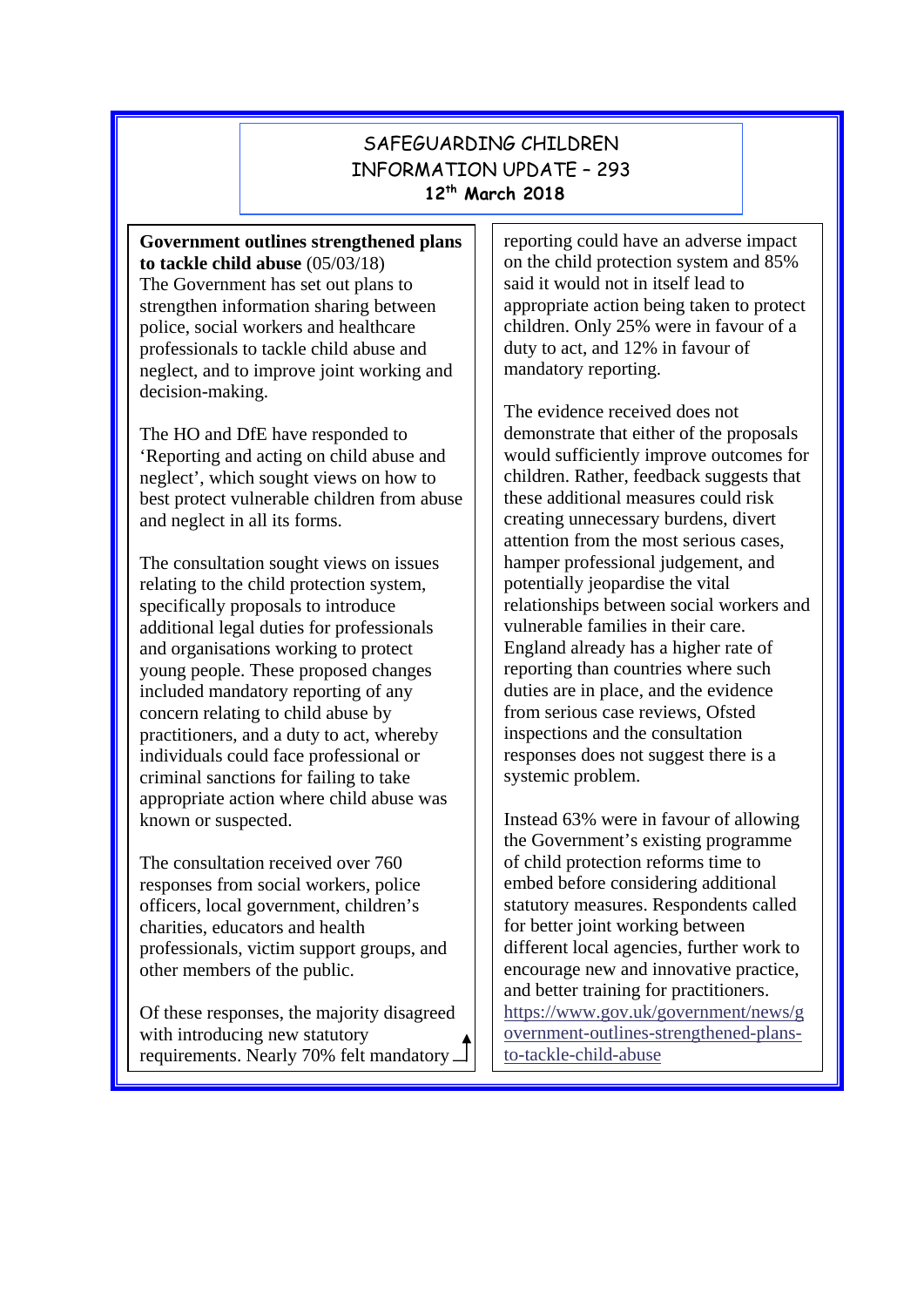#### **Working Together to Safeguard Children: revisions to statutory guidance** (26/02/18)

In a consultation between October and December 2017 the government invited views on changes to the statutory guidance Working Together to Safeguard Children, new child death review guidance and new regulations.

This document includes a summary of responses received, along with the government's response outlining the next steps.

The revisions reflect the legislative changes introduced through the Children and Social Work Act 2017.

The government now proposes to update and replace the current statutory guidance, Working Together to Safeguard Children 2015.

[https://www.gov.uk/government/consultati](https://www.gov.uk/government/consultations/working-together-to-safeguard-children-revisions-to-statutory-guidance) [ons/working-together-to-safeguard](https://www.gov.uk/government/consultations/working-together-to-safeguard-children-revisions-to-statutory-guidance)[children-revisions-to-statutory-guidance](https://www.gov.uk/government/consultations/working-together-to-safeguard-children-revisions-to-statutory-guidance)

#### **Minister announces improved support for care leavers** (27/02/18)

Children and Families Minister Nadhim Zahawi announces three new projects to support for care leavers into education, employment or training.

[https://www.gov.uk/government/news/min](https://www.gov.uk/government/news/minister-announces-improved-support-for-care-leavers) [ister-announces-improved-support-for](https://www.gov.uk/government/news/minister-announces-improved-support-for-care-leavers)[care-leavers](https://www.gov.uk/government/news/minister-announces-improved-support-for-care-leavers)

#### **Extended powers SEND tribunal: national trial** (08/03/17)

Guidance for LAs, health commissioners, parents and young people on a 2-year trial to extend powers of the SEND Tribunal.

A 2-year national trial begins on 3 April 2018 to extend the power of the special educational needs and disability tribunal. As part of a special educational appeal, the SEND tribunal will be able to make non-binding recommendations on the health and social care aspects of Education, Health and Care plans.

This guidance sets out the extended powers and duties in the Special Educational Needs and Disability (Firsttier Tribunal Recommendations Power) Regulations 2017.

It explains how the appeal process will work, what happens if recommendations are not followed and the support available for commissioners and families. [https://www.gov.uk/government/publicati](https://www.gov.uk/government/publications/extended-powers-send-tribunal-national-trial) [ons/extended-powers-send-tribunal](https://www.gov.uk/government/publications/extended-powers-send-tribunal-national-trial)[national-trial](https://www.gov.uk/government/publications/extended-powers-send-tribunal-national-trial)

# **NEET statistics quarterly brief:**

**October to December 2017** (01/03/18) Statistics for young people not in education, employment or training. [https://www.gov.uk/government/statistics](https://www.gov.uk/government/statistics/neet-statistics-quarterly-brief-october-to-december-2017) [/neet-statistics-quarterly-brief-october-to](https://www.gov.uk/government/statistics/neet-statistics-quarterly-brief-october-to-december-2017)[december-2017](https://www.gov.uk/government/statistics/neet-statistics-quarterly-brief-october-to-december-2017)

#### **Children's social care providers: inspection frequency and fees** (27/02/18)

Summary of responses to this consultation, along with the government's response outlining the next steps. [https://www.gov.uk/government/consultat](https://www.gov.uk/government/consultations/childrens-social-care-providers-inspection-frequency-and-fees) [ions/childrens-social-care-providers](https://www.gov.uk/government/consultations/childrens-social-care-providers-inspection-frequency-and-fees)[inspection-frequency-and-fees](https://www.gov.uk/government/consultations/childrens-social-care-providers-inspection-frequency-and-fees)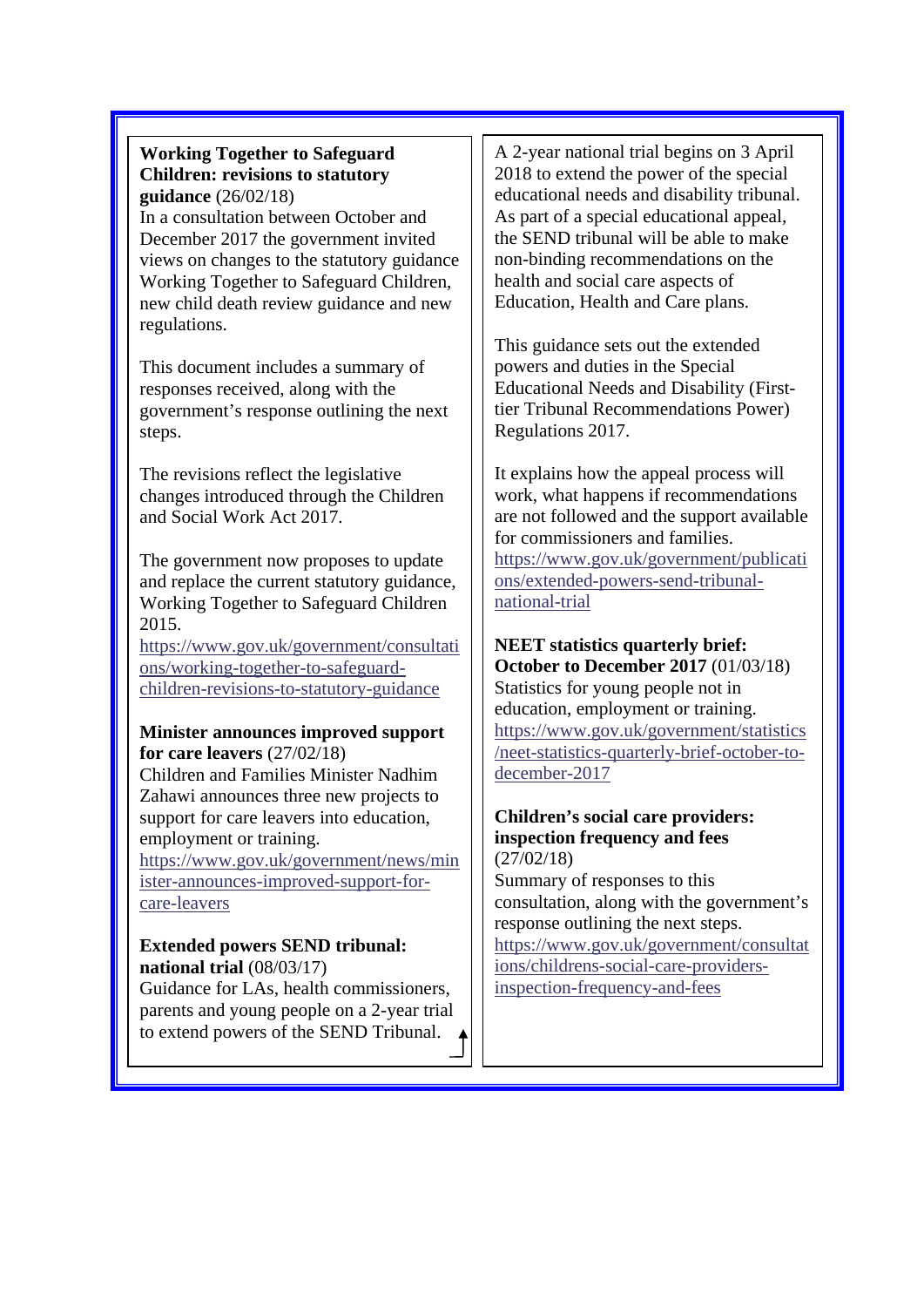#### **Statutory guidance - Applying corporate parenting principles to looked-after children and care leavers** (26/02/18)

The role of LAs and the application of the corporate parenting principles. [https://www.gov.uk/government/publicati](https://www.gov.uk/government/publications/applying-corporate-parenting-principles-to-looked-after-children-and-care-leavers) [ons/applying-corporate-parenting](https://www.gov.uk/government/publications/applying-corporate-parenting-principles-to-looked-after-children-and-care-leavers)[principles-to-looked-after-children-and](https://www.gov.uk/government/publications/applying-corporate-parenting-principles-to-looked-after-children-and-care-leavers)[care-leavers](https://www.gov.uk/government/publications/applying-corporate-parenting-principles-to-looked-after-children-and-care-leavers)

#### **Designated teacher for looked-after and previously looked-after children** (26/02/18)

Statutory guidance for LA-maintained schools carrying out duties for lookedafter and previously looked-after children. [https://www.gov.uk/government/publicati](https://www.gov.uk/government/publications/designated-teacher-for-looked-after-children) [ons/designated-teacher-for-looked-after](https://www.gov.uk/government/publications/designated-teacher-for-looked-after-children)[children](https://www.gov.uk/government/publications/designated-teacher-for-looked-after-children)

#### **Promoting the education of looked-after and previously looked-after children** (26/02/18)

Statutory guidance for LAs to support looked-after and previously looked-after children's aspirations to achieve in further and higher education.

[https://www.gov.uk/government/publicati](https://www.gov.uk/government/publications/promoting-the-education-of-looked-after-children) [ons/promoting-the-education-of-looked](https://www.gov.uk/government/publications/promoting-the-education-of-looked-after-children)[after-children](https://www.gov.uk/government/publications/promoting-the-education-of-looked-after-children)

#### **Revised guidance for virtual school heads and designated teachers** (26/02/18)

Summary of responses to this consultation, along with the government's response outlining the next steps. [https://www.gov.uk/government/consultati](https://www.gov.uk/government/consultations/revised-guidance-for-virtual-school-heads-and-designated-teachers) [ons/revised-guidance-for-virtual-school](https://www.gov.uk/government/consultations/revised-guidance-for-virtual-school-heads-and-designated-teachers)[heads-and-designated-teachers](https://www.gov.uk/government/consultations/revised-guidance-for-virtual-school-heads-and-designated-teachers)

**Education provision: children under 5 years of age, January 2017** (28/02/18) Early years provision for children under 5 in the LA-maintained, private, voluntary and independent sectors in England. [https://www.gov.uk/government/statistics](https://www.gov.uk/government/statistics/education-provision-children-under-5-years-of-age-january-2017) [/education-provision-children-under-5](https://www.gov.uk/government/statistics/education-provision-children-under-5-years-of-age-january-2017) [years-of-age-january-2017](https://www.gov.uk/government/statistics/education-provision-children-under-5-years-of-age-january-2017)

## **Corporate parenting, the local offer and personal adviser support** (26/02/18)

Summary of responses received, along with the government's response outlining the next steps.

[https://www.gov.uk/government/consultat](https://www.gov.uk/government/consultations/corporate-parenting-the-local-offer-and-personal-adviser-support) [ions/corporate-parenting-the-local-offer](https://www.gov.uk/government/consultations/corporate-parenting-the-local-offer-and-personal-adviser-support)[and-personal-adviser-support](https://www.gov.uk/government/consultations/corporate-parenting-the-local-offer-and-personal-adviser-support)

#### **Child death overview panels: contacts** (23/02/18)

Contact details of the people in CDOPs who are responsible for receiving child death notifications.

[https://www.gov.uk/government/publicati](https://www.gov.uk/government/publications/child-death-overview-panels-contacts) [ons/child-death-overview-panels-contacts](https://www.gov.uk/government/publications/child-death-overview-panels-contacts)

#### **Early years foundation stage statutory framework** (20/02/18)

The standards that school and childcare providers must meet for the learning, development and care of children from birth to 5.

[https://www.gov.uk/government/publicati](https://www.gov.uk/government/publications/early-years-foundation-stage-framework--2) [ons/early-years-foundation-stage](https://www.gov.uk/government/publications/early-years-foundation-stage-framework--2)[framework--2](https://www.gov.uk/government/publications/early-years-foundation-stage-framework--2)

#### **Early education and childcare**  $(16/02/18)$

Statutory guidance for LAs on provision of early education and childcare. [https://www.gov.uk/government/publicati](https://www.gov.uk/government/publications/early-education-and-childcare--2) [ons/early-education-and-childcare--2](https://www.gov.uk/government/publications/early-education-and-childcare--2)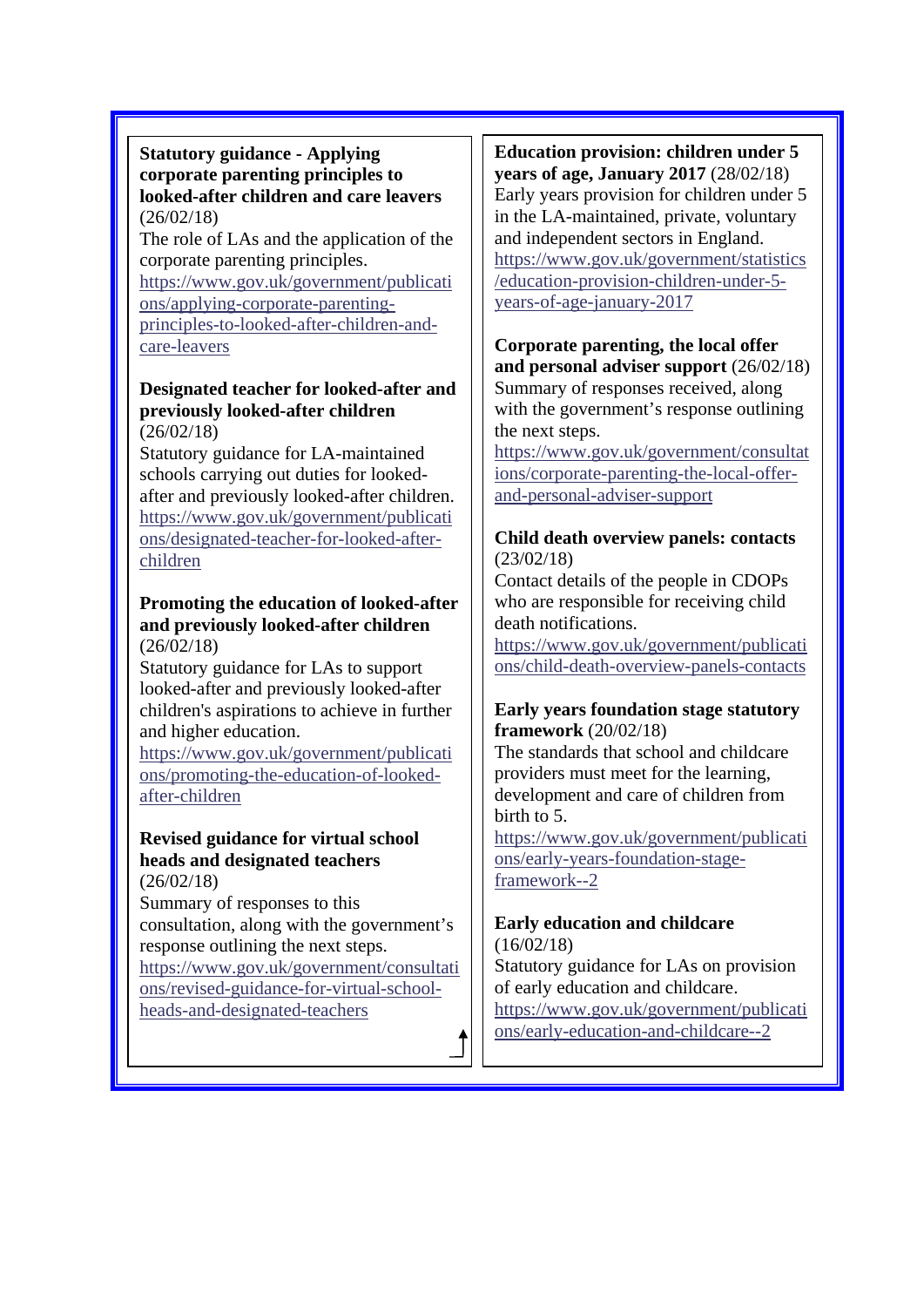#### **Children's social work workforce 2017** (15/02/18) Information about children's social workers employed by LAs as of 30

September 2017. [https://www.gov.uk/government/statistics/](https://www.gov.uk/government/statistics/childrens-social-work-workforce-2017) [childrens-social-work-workforce-2017](https://www.gov.uk/government/statistics/childrens-social-work-workforce-2017)

# **Government takes action to tackle**

**domestic abuse** (08/03/18) The government has launched a consultation on domestic abuse, seeking new laws and stronger powers to protect and support survivors.

Domestic abuse comes in many forms, shattering the lives of victims and their families, and in recognition of this the government has put forward proposals for new laws which would transform our approach to this terrible crime.

The consultation will seek views on measures to be included in the government's draft Domestic Abuse Bill.

To ensure we get this landmark legislation right we now want to hear from all those who have been affected by abuse, from survivors, frontline professionals, charities and the public, to gather views on how, together, we can best put a stop to it once and for all.

Our tough new approach includes new Domestic Abuse Protection Orders to better shield victims against further abuse by enabling courts to impose a range of conditions on abusers. These could be compulsory alcohol treatment, attending a programme to address their underlying attitudes or addictions, and using electronic tagging to monitor them.

Under the proposals, breaching the order would become a criminal offence.

We have also proposed the creation of a statutory aggravating factor in sentencing, similar to those already in law for hate crimes, for domestic abuse to toughen sentences when it involves or affects a child, and the creation of a Domestic Abuse Commissioner to hold the government to account. Economic abuse will be recognised for the first time as a type of domestic abuse, covering controlling circumstances in which victims have finances withheld, are denied access to employment or transport, or are forced to take out loans and enter into other financial contracts.

Our recognition will improve understanding among frontline professionals, law enforcement officers and prosecutors so we can take action more quickly and effectively to better support victims.

[https://www.gov.uk/government/news/go](https://www.gov.uk/government/news/government-takes-action-to-tackle-domestic-abuse) [vernment-takes-action-to-tackle](https://www.gov.uk/government/news/government-takes-action-to-tackle-domestic-abuse)[domestic-abuse](https://www.gov.uk/government/news/government-takes-action-to-tackle-domestic-abuse)

#### See Consultations

**Transforming the response to domestic abuse: graphics and animations** (08/03/18)

Social media graphics and animations to encourage engagement with the Domestic Abuse Bill consultation and raise awareness of domestic abuse.

[https://www.gov.uk/government/publicati](https://www.gov.uk/government/publications/transforming-the-response-to-domestic-abuse-graphics-and-animations) [ons/transforming-the-response-to](https://www.gov.uk/government/publications/transforming-the-response-to-domestic-abuse-graphics-and-animations)[domestic-abuse-graphics-and-animations](https://www.gov.uk/government/publications/transforming-the-response-to-domestic-abuse-graphics-and-animations)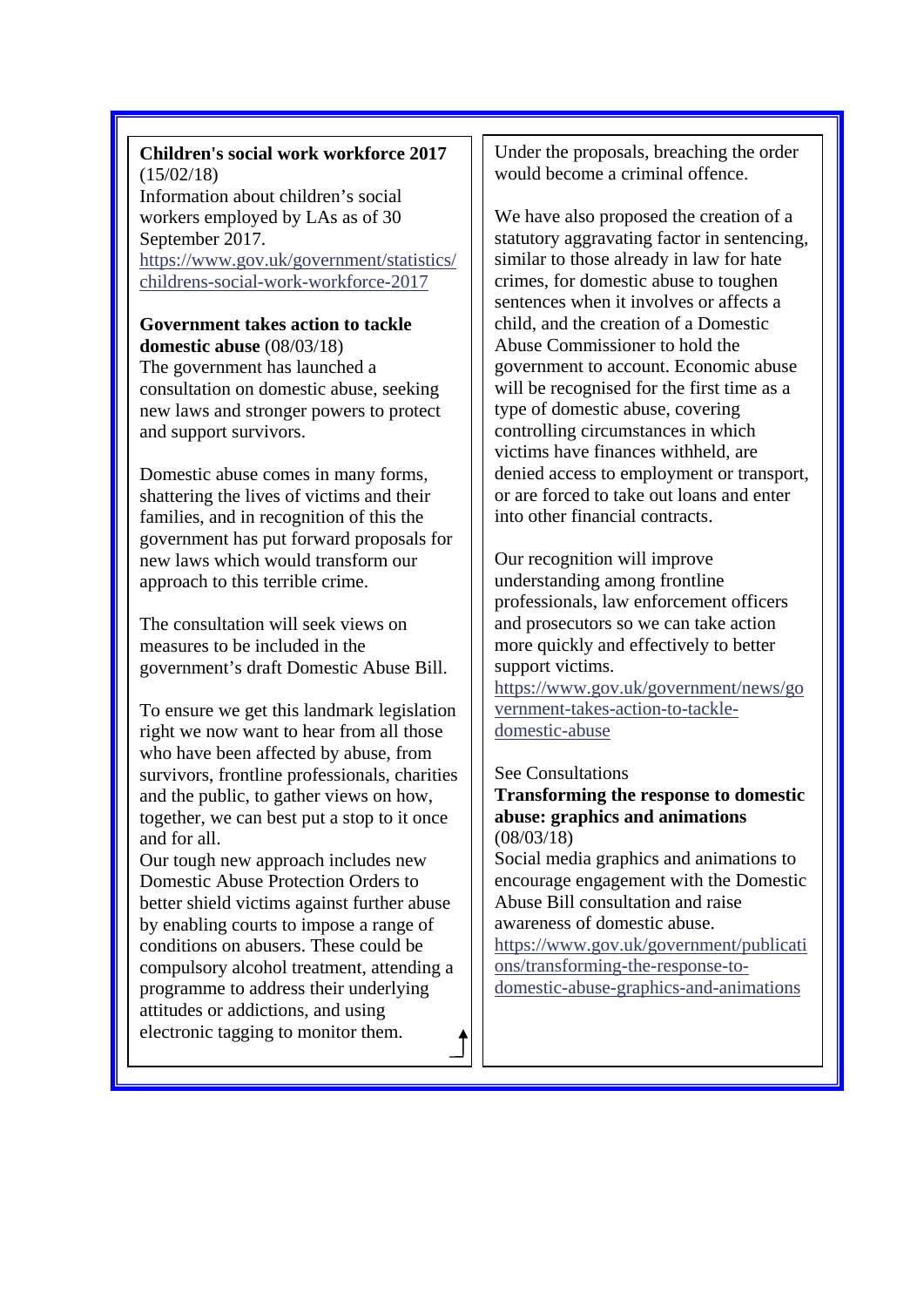**Notices of Supervision: guidance for youth justice professionals** (27/02/18) This guidance is for those who work in youth justice settings. It explains how to identify and apply for the requirements which are applied to Notices of Supervision.

[https://www.gov.uk/government/publicati](https://www.gov.uk/government/publications/notices-of-supervision-guidance-for-youth-justice-professionals) [ons/notices-of-supervision-guidance-for](https://www.gov.uk/government/publications/notices-of-supervision-guidance-for-youth-justice-professionals)[youth-justice-professionals](https://www.gov.uk/government/publications/notices-of-supervision-guidance-for-youth-justice-professionals)

#### **HO announces new round of funding to tackle knife crime** (07/03/18)

New funding has been secured to help communities work with young people and prevent them from being drawn into knife crime, Minister Victoria Atkins has announced.

As part of a new step-change to tackle the threat of violent behaviour, the Community Fund – which supports community projects to work with young people about the dangers of carrying knives – will have its funding increased to up to £1m.

Over 40 charities have already benefited by receiving grants of up to £20,000 through the first round of the Community Fund which was launched in October 2017.

In addition, further funding has been secured for Young People's Advocates until at least the end of March 2019, to provide support for vulnerable women and girls at risk of exploitation by gangs. [https://www.gov.uk/government/news/ho](https://www.gov.uk/government/news/home-office-announces-new-round-of-funding-to-tackle-knife-crime) [me-office-announces-new-round-of](https://www.gov.uk/government/news/home-office-announces-new-round-of-funding-to-tackle-knife-crime)[funding-to-tackle-knife-crime](https://www.gov.uk/government/news/home-office-announces-new-round-of-funding-to-tackle-knife-crime)

#### **Government outlines strengthened plans to tackle child abuse** (05/03/18) Plans to strengthen information sharing as part of government's ambition to tackle child abuse and neglect.

The Government has set out plans to strengthen information sharing between police, social workers and healthcare professionals to tackle child abuse and neglect, and to improve joint working and decision-making.

Building on the ambitious programme of reform to the children's social care system, the HO and DfE have responded to a joint consultation, 'Reporting and acting on child abuse and neglect', which sought views on how to best protect vulnerable children from abuse and neglect in all its forms.

[https://www.gov.uk/government/news/go](https://www.gov.uk/government/news/government-outlines-strengthened-plans-to-tackle-child-abuse) [vernment-outlines-strengthened-plans-to](https://www.gov.uk/government/news/government-outlines-strengthened-plans-to-tackle-child-abuse)[tackle-child-abuse](https://www.gov.uk/government/news/government-outlines-strengthened-plans-to-tackle-child-abuse)

#### **Cafcass' email addresses are changing** (28/02/18)

As part of Cafcass updating its IT infrastructure and moving to cloud services, we are removing '.gsi' from our email addresses. Our email addresses will now take the form @cafcass.gov.uk

This change will take place from 13th March 2018. Please make sure you update your records and remove the '.gsi'. Please be aware that any emails sent to '.gsi' addresses after this change may not be received.

[https://www.cafcass.gov.uk/2018/02/28/c](https://www.cafcass.gov.uk/2018/02/28/cafcass-email-addresses-changing/) [afcass-email-addresses-changing/](https://www.cafcass.gov.uk/2018/02/28/cafcass-email-addresses-changing/)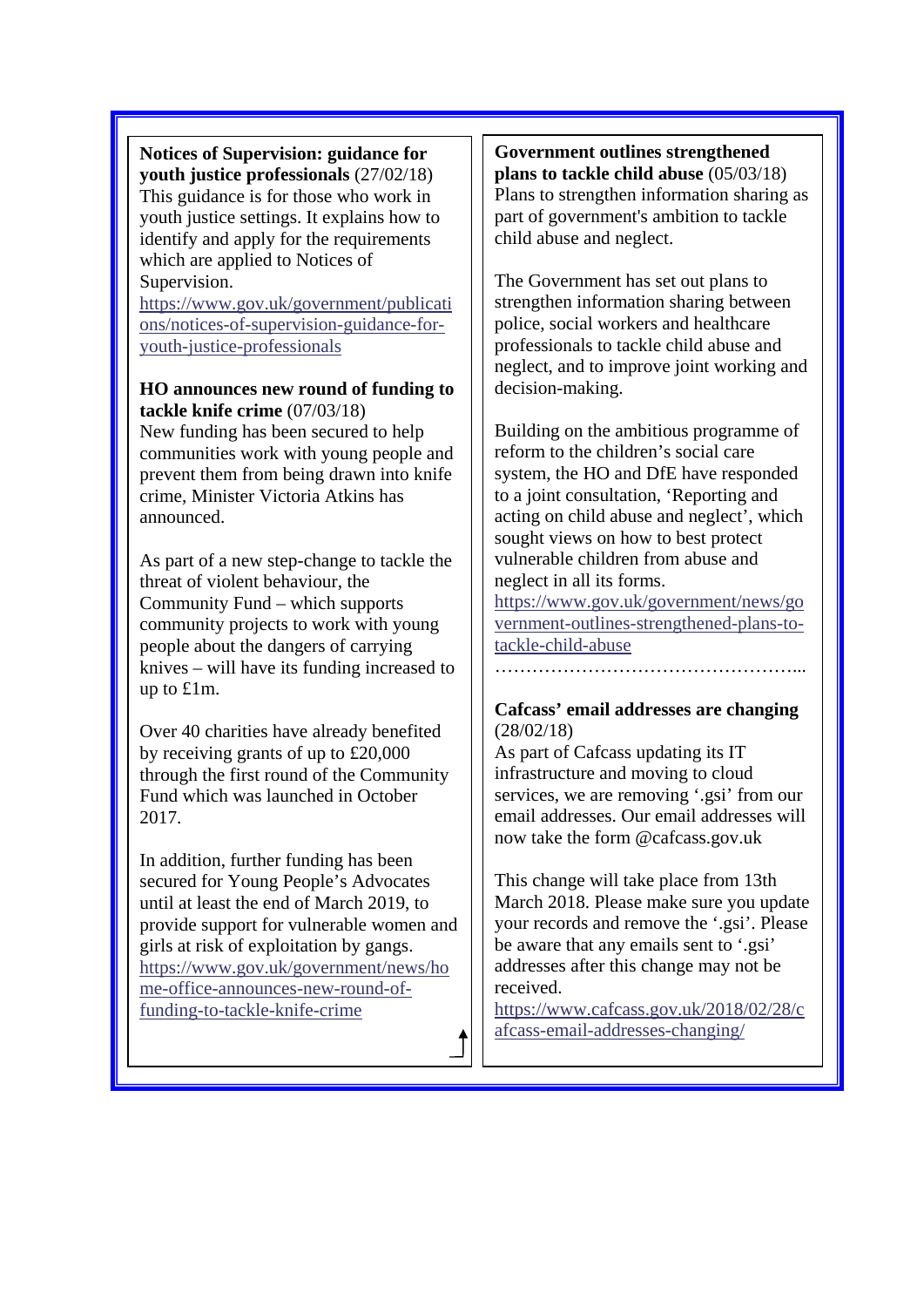**Inquiry publishes Child Migration Programmes report** (01/03/18) The Independent Inquiry into Child Sexual Abuse has published its report into the Child Migration Programmes case study.

The report criticises Her Majesty's Government (HMG) for the policy of child migration and recommends that all child migrants are financially compensated by HMG through a redress scheme. The report also recommends that organisations involved in implementing the migration programmes offer apologies to child migrants, where they have failed to do so.

[https://www.iicsa.org.uk/news/inquiry](https://www.iicsa.org.uk/news/inquiry-publishes-child-migration-programmes-report)[publishes-child-migration-programmes](https://www.iicsa.org.uk/news/inquiry-publishes-child-migration-programmes-report)[report](https://www.iicsa.org.uk/news/inquiry-publishes-child-migration-programmes-report)

**Inquiry clarifies its position on core participants and provides an update on the 13 confirmed investigations** (15/02/18)

A core participant is an individual or an institution that played, or may have played, a direct or significant role in an investigation.

It is not necessary to be a core participant in order to provide evidence to the Inquiry.

[https://www.iicsa.org.uk/news/inquiry](https://www.iicsa.org.uk/news/inquiry-clarifies-its-position-core-participants-and-provides-update-13-confirmed)[clarifies-its-position-core-participants](https://www.iicsa.org.uk/news/inquiry-clarifies-its-position-core-participants-and-provides-update-13-confirmed)[and-provides-update-13-confirmed](https://www.iicsa.org.uk/news/inquiry-clarifies-its-position-core-participants-and-provides-update-13-confirmed)

#### **Plans to cut excess calorie consumption** (06/03/18)

Major steps to cut excessive calorie intake have been unveiled, as part of the government's strategy to cut childhood and adult obesity. The package includes:

- new evidence highlighting overweight or obese boys and girls consume up to 500 and 290 calories too many each day respectively
- a challenge to the food industry to reduce calories in products consumed by families by 20% by 2024
- the launch of the latest One You campaign, encouraging adults to consume 400 calories at breakfast, and 600 for lunch and dinner; this comes as adults consume 200 to 300 calories in excess each day.

[https://www.gov.uk/government/news/p](https://www.gov.uk/government/news/plans-to-cut-excess-calorie-consumption-unveiled) [lans-to-cut-excess-calorie-consumption](https://www.gov.uk/government/news/plans-to-cut-excess-calorie-consumption-unveiled)[unveiled](https://www.gov.uk/government/news/plans-to-cut-excess-calorie-consumption-unveiled)

## **PHE urges vigilance about spotting signs of scarlet fever** (09/03/18) Parents are advised to be aware of signs and symptoms of scarlet fever following a substantial increase in reported cases across England in 2017 to 2018. [https://www.gov.uk/government/news/p](https://www.gov.uk/government/news/public-health-england-urges-vigilance-about-spotting-signs-of-scarlet-fever)

[ublic-health-england-urges-vigilance](https://www.gov.uk/government/news/public-health-england-urges-vigilance-about-spotting-signs-of-scarlet-fever)[about-spotting-signs-of-scarlet-fever](https://www.gov.uk/government/news/public-health-england-urges-vigilance-about-spotting-signs-of-scarlet-fever)

**Healthy child programme 0 to 19: health visitor and school nurse commissioning** (09/03/18) This service specification is for LAs commissioning health visitors and school nurses, for public health services for children aged 0 to 19. [https://www.gov.uk/government/publica](https://www.gov.uk/government/publications/healthy-child-programme-0-to-19-health-visitor-and-school-nurse-commissioning) [tions/healthy-child-programme-0-to-19](https://www.gov.uk/government/publications/healthy-child-programme-0-to-19-health-visitor-and-school-nurse-commissioning) [health-visitor-and-school-nurse](https://www.gov.uk/government/publications/healthy-child-programme-0-to-19-health-visitor-and-school-nurse-commissioning)[commissioning](https://www.gov.uk/government/publications/healthy-child-programme-0-to-19-health-visitor-and-school-nurse-commissioning)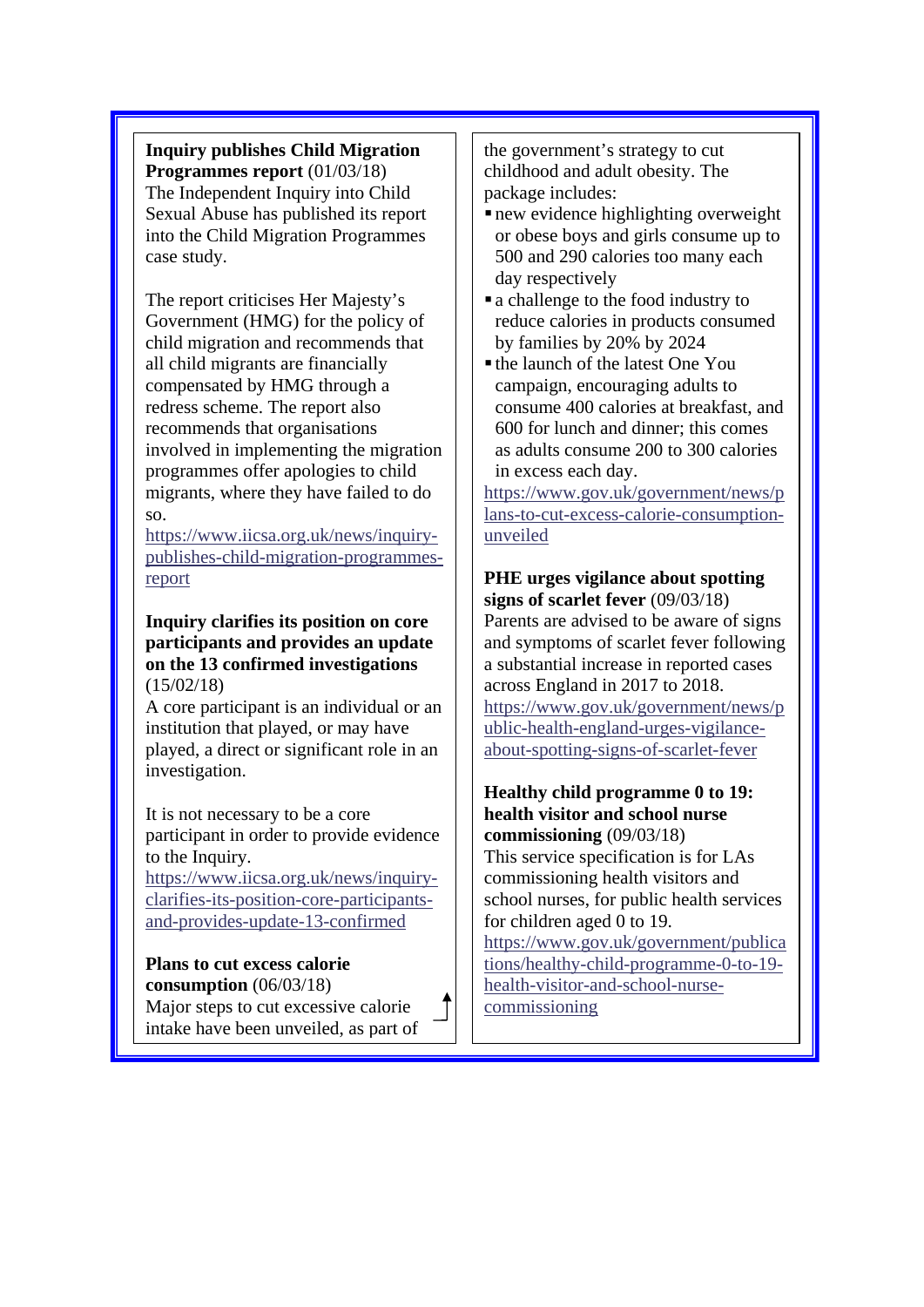**2018 child health profiles** (06/03/18) Profiles providing an overview of child health and wellbeing for each local authority in England. [https://www.gov.uk/government/statisti](https://www.gov.uk/government/statistics/2018-child-health-profiles) [cs/2018-child-health-profiles](https://www.gov.uk/government/statistics/2018-child-health-profiles)

# **Health protection in schools and**

**other childcare facilities** (22/02/18) A practical guide for staff on managing cases of infectious diseases in schools and other childcare settings. [https://www.gov.uk/government/public](https://www.gov.uk/government/publications/health-protection-in-schools-and-other-childcare-facilities) [ations/health-protection-in-schools](https://www.gov.uk/government/publications/health-protection-in-schools-and-other-childcare-facilities)[and-other-childcare-facilities](https://www.gov.uk/government/publications/health-protection-in-schools-and-other-childcare-facilities)

#### **NCMP operational guidance**  $(14/02/18)$

Guidance for local commissioners, providers and schools on running the national child measurement

### programme.

[https://www.gov.uk/government/public](https://www.gov.uk/government/publications/national-child-measurement-programme-operational-guidance) [ations/national-child-measurement](https://www.gov.uk/government/publications/national-child-measurement-programme-operational-guidance)[programme-operational-guidance](https://www.gov.uk/government/publications/national-child-measurement-programme-operational-guidance)

#### **Healthy Child Programme: rapid review on safeguarding** (12/03/18)

Rapid review to update the safeguarding guidance for the Healthy Child Programme for children aged 5 to 19.

[https://www.gov.uk/government/public](https://www.gov.uk/government/publications/healthy-child-programme-rapid-review-on-safeguarding) [ations/healthy-child-programme-rapid](https://www.gov.uk/government/publications/healthy-child-programme-rapid-review-on-safeguarding)[review-on-safeguarding](https://www.gov.uk/government/publications/healthy-child-programme-rapid-review-on-safeguarding)

#### **MMR vaccination urged as measles outbreak declared in South East Wales** (07/03/18)

Public Health Wales is urging young adults and teenagers to make sure they are protected against measles with two doses of the MMR vaccine as it investigates an outbreak of measles in South East Wales. Parents are also urged to make sure their children are fully protected.

[http://www.wales.nhs.uk/sitesplus/888/](http://www.wales.nhs.uk/sitesplus/888/news/47763) [news/47763](http://www.wales.nhs.uk/sitesplus/888/news/47763)

**National action required to ensure local services work together to support children and young people's mental health needs** (08/03/18) Too many children and young people find themselves at 'crisis point' before accessing mental health services because health care, education and other public services are not working together as effectively as they could to protect and support their best interests, a report from the Care Quality Commission has found. [http://www.cqc.org.uk/news/releases/na](http://www.cqc.org.uk/news/releases/national-action-required-ensure-local-services-work-together-support-children-young) [tional-action-required-ensure-local](http://www.cqc.org.uk/news/releases/national-action-required-ensure-local-services-work-together-support-children-young)[services-work-together-support](http://www.cqc.org.uk/news/releases/national-action-required-ensure-local-services-work-together-support-children-young)[children-young](http://www.cqc.org.uk/news/releases/national-action-required-ensure-local-services-work-together-support-children-young)

# …………………………………………

**Youth custody data** (09/03/18) Monthly statistics on the population in custody of children and young people within the secure estate. [https://www.gov.uk/government/statisti](https://www.gov.uk/government/statistics/youth-custody-data)

[cs/youth-custody-data](https://www.gov.uk/government/statistics/youth-custody-data)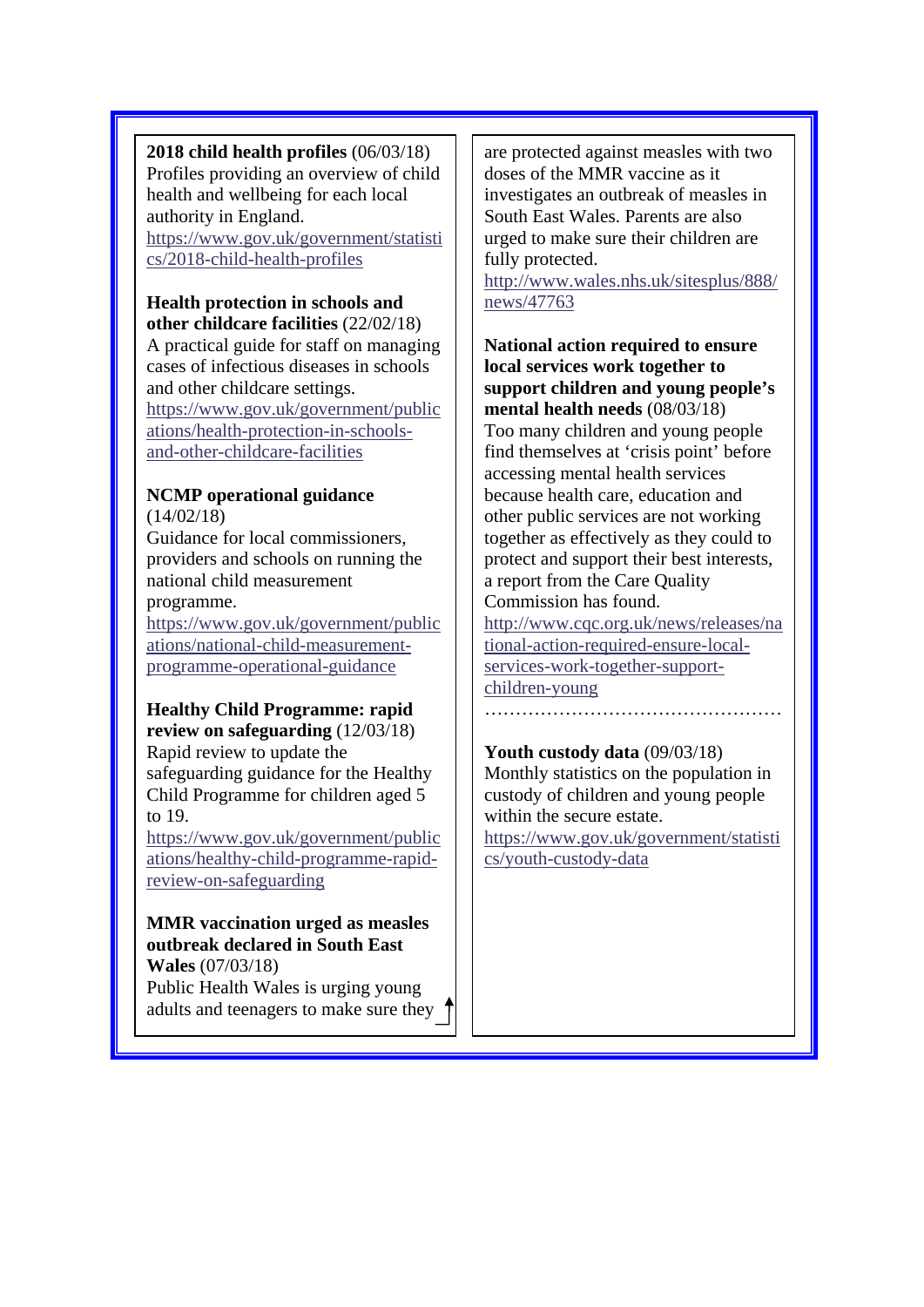**Consultation outcome - Inspection visits to further education and skills providers judged to require improvement** (28/02/18) 65% of respondents supported our proposal to conduct a single monitoring visit of providers that require improvement, rather than support and challenge visits.

This report provides a breakdown of responses and sets out our next steps. [https://www.gov.uk/government/consul](https://www.gov.uk/government/consultations/inspection-visits-to-further-education-and-skills-providers-judged-to-require-improvement) [tations/inspection-visits-to-further](https://www.gov.uk/government/consultations/inspection-visits-to-further-education-and-skills-providers-judged-to-require-improvement)[education-and-skills-providers-judged](https://www.gov.uk/government/consultations/inspection-visits-to-further-education-and-skills-providers-judged-to-require-improvement)[to-require-improvement](https://www.gov.uk/government/consultations/inspection-visits-to-further-education-and-skills-providers-judged-to-require-improvement)

#### **Short inspections of good schools: maintained schools and academies** (23/02/18)

This is a report on the outcomes of the consultation that ran from 21 September to 8 November 2017 on proposals for changes to Ofsted's approach to short inspections from January 2018.

The changes relate to short inspections of good maintained schools and academies, and outstanding and good maintained nurseries, special schools and pupil referral units.

[https://www.gov.uk/government/consul](https://www.gov.uk/government/consultations/short-inspections-of-good-schools-maintained-schools-and-academies) [tations/short-inspections-of-good](https://www.gov.uk/government/consultations/short-inspections-of-good-schools-maintained-schools-and-academies)[schools-maintained-schools-and](https://www.gov.uk/government/consultations/short-inspections-of-good-schools-maintained-schools-and-academies)[academies](https://www.gov.uk/government/consultations/short-inspections-of-good-schools-maintained-schools-and-academies)

**SI 2018/246 - Her Majesty's Chief Inspector of Education, Children's Services and Skills (Fees and Frequency of Inspections) (Children's Homes etc.) (Amendment) Regulations 2018 – England** (28/02/18) Regulation 2 and the Schedule increase certain fees payable under the 2015 regulations (S.I. 2015/551).

Regulation 3 removes the requirement to inspect a "closed children's home" (as defined). This exception from the inspection requirement applies whilst a children's home is subject to a condition of registration, imposed under section 13(5) of the Care Standards Act 2000 (c.14), to inform the CI at least 3 months before beginning to accommodate children again. A children's home that ceases to be subject to the condition of registration and therefore ceases to be a "closed children's home" before 1st October must be inspected in that year; a children's home that ceases to be subject to the condition on or after 1st October is not to be inspected that year. [http://www.legislation.gov.uk/uksi/201](http://www.legislation.gov.uk/uksi/2018/246/contents/made) [8/246/contents/made](http://www.legislation.gov.uk/uksi/2018/246/contents/made)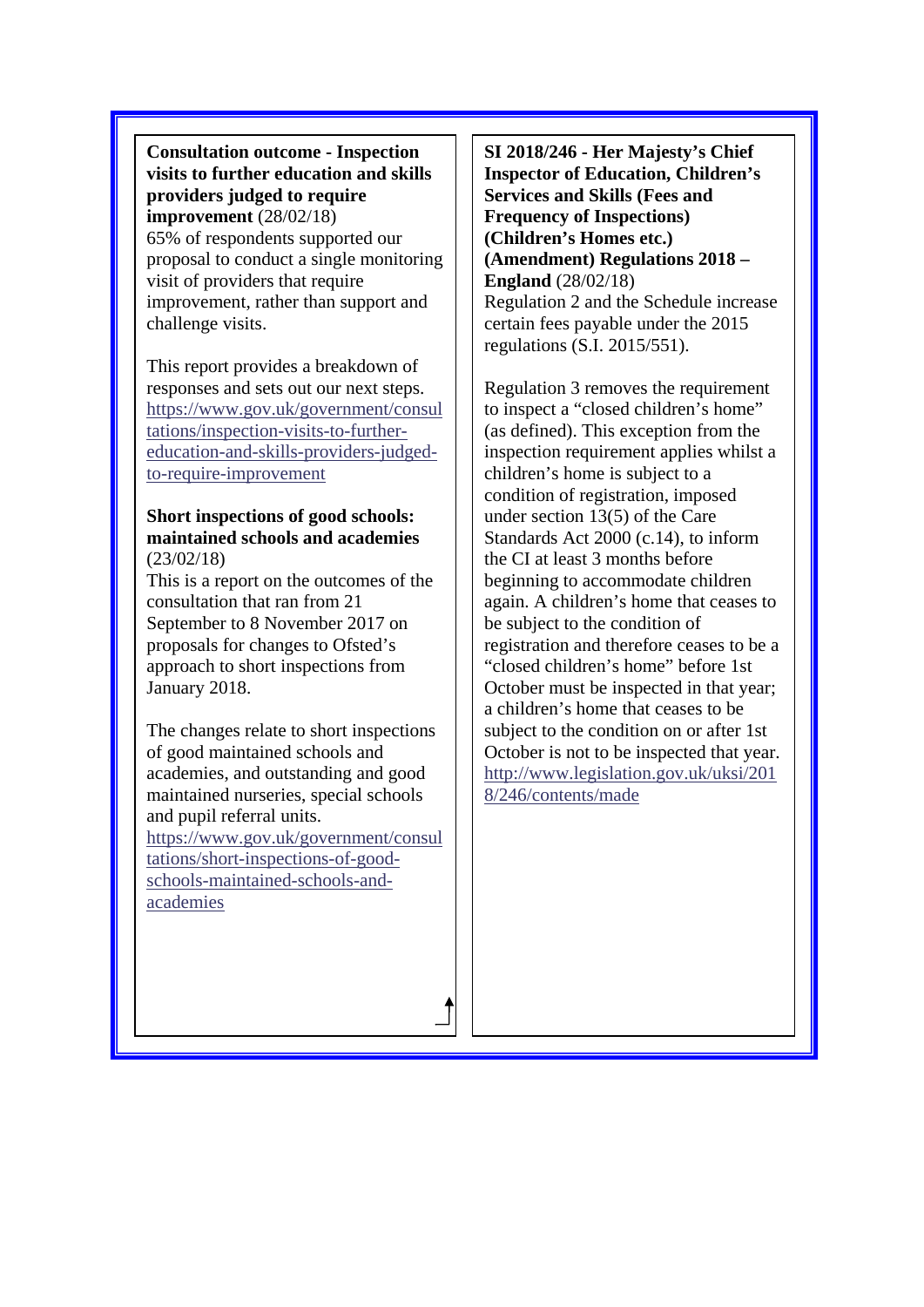# Consultations

**Domestic Abuse Bill** (08/03/18) The consultation sets out the government's approach to dealing with domestic abuse. It seeks to address it at every stage from prevention through to rehabilitation.

Since 2010, the government has made dealing with domestic abuse an absolute priority. We have worked closely with partners to introduce measures which deal with the fundamental drivers of domestic abuse, address the needs of survivors and victims, and ensure perpetrators are brought to justice.

The consultation sets out the government's approach to dealing with domestic abuse. It seeks to address it at every stage from prevention through to rehabilitation and reinforces the government's aim to make domestic abuse everyone's business. The consultation is wide-ranging and we are seeking views on both legislative proposals for a landmark draft Domestic Abuse Bill and a package of practical action.

Our main aim through this work is to prevent domestic abuse by challenging the acceptability of abuse and addressing the underlying attitudes and norms that perpetuate it.

This consultation asks questions under four main themes with the central aim of prevention running through each:

 $\blacksquare$  promote awareness – to put domestic abuse at the top of everyone's agenda, and raise public and professionals' awareness

- protect and support  $-$  to enhance the safety of victims and the support that they receive
- $\blacksquare$  pursue and deter to provide an effective response to perpetrators from initial agency response through to conviction and management of offenders, including rehabilitation
- $\blacksquare$ improve performance to drive consistency and better performance in the response to domestic abuse across all local areas, agencies and sector.

Closing date: 31st May 2018 [https://www.gov.uk/government/consulta](https://www.gov.uk/government/consultations/domestic-abuse-bill-consultation) [tions/domestic-abuse-bill-consultation](https://www.gov.uk/government/consultations/domestic-abuse-bill-consultation)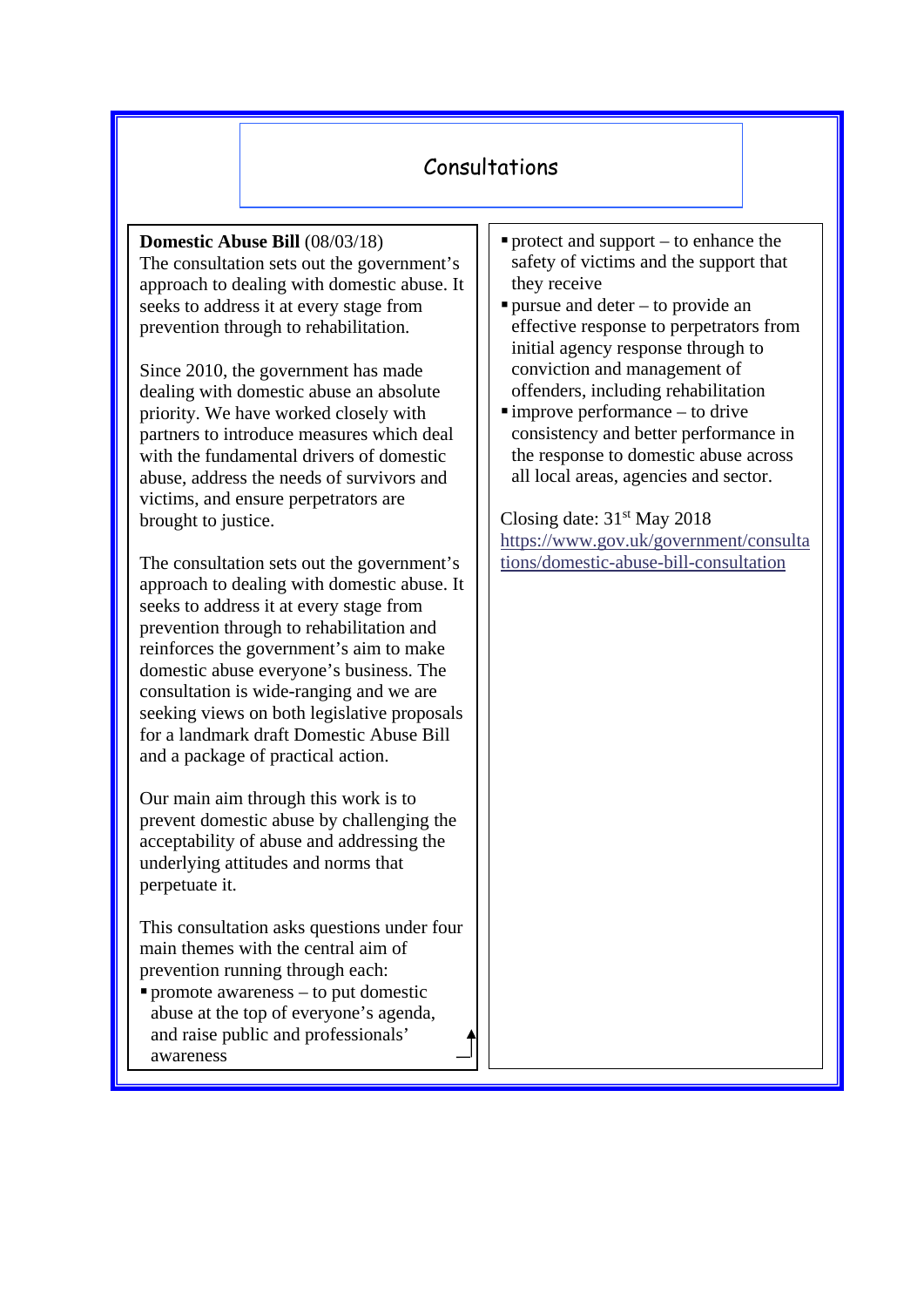# Conferences

#### **Safeguarding Children: Finding solutions for better protection**

24<sup>th</sup> May 2018 Manchester £160 - £230 + VAT Private  $£495 +$  fee & VAT In recent years, the issue of safeguarding children has received more and more media attention. High-profile cases have shed a greater light on protecting society's children. This has contributed to a large increase in demand on already-strained resources. Threats to children's safety include social care, domestic abuse, social and mainstream media, radicalisation, funding cuts for children's services, trafficking and concerns for migrant and refugee children. The answers to many of these issues emphasise the importance of early intervention.

Benefits of attending this conference:

- Learn more about new policies and frameworks in place to safeguard children.
- Practical insights into setting out strategic arrangements to ensure services are better coordinated across a spectrum encompassing child protection, safeguarding and wellbeing.
- Learn how services can make improvements and provide high-quality delivery.
- Gain a greater understanding of how to tackle complex issues of safeguarding such as online safety, trafficking, domestic abuse and radicalisation.
- Learn how to implement improvements to child protection procedures and how best to respond to concerns about a child.
- An agenda designed to inform practitioners how to create a safer, more consistent approach to protecting and safeguarding children and young people.
- **Explore how multi-agency** arrangements can be improved to identify children at risk earlier on.
- Practical advice on defining an area and its boundaries so services across police, schools, healthcare and local government can be better coordinated.
- Advice on how to create an environment where better suited practitioners can get on with practise and protecting children.
- Understand how to drive up service quality and implement effective prevention, protection and safeguarding strategies.

[https://openforumevents.co.uk/events/](https://openforumevents.co.uk/events/2018/safeguarding-children-finding-solutions-for-better-protection/) [2018/safeguarding-children-finding](https://openforumevents.co.uk/events/2018/safeguarding-children-finding-solutions-for-better-protection/)[solutions-for-better-protection/](https://openforumevents.co.uk/events/2018/safeguarding-children-finding-solutions-for-better-protection/)